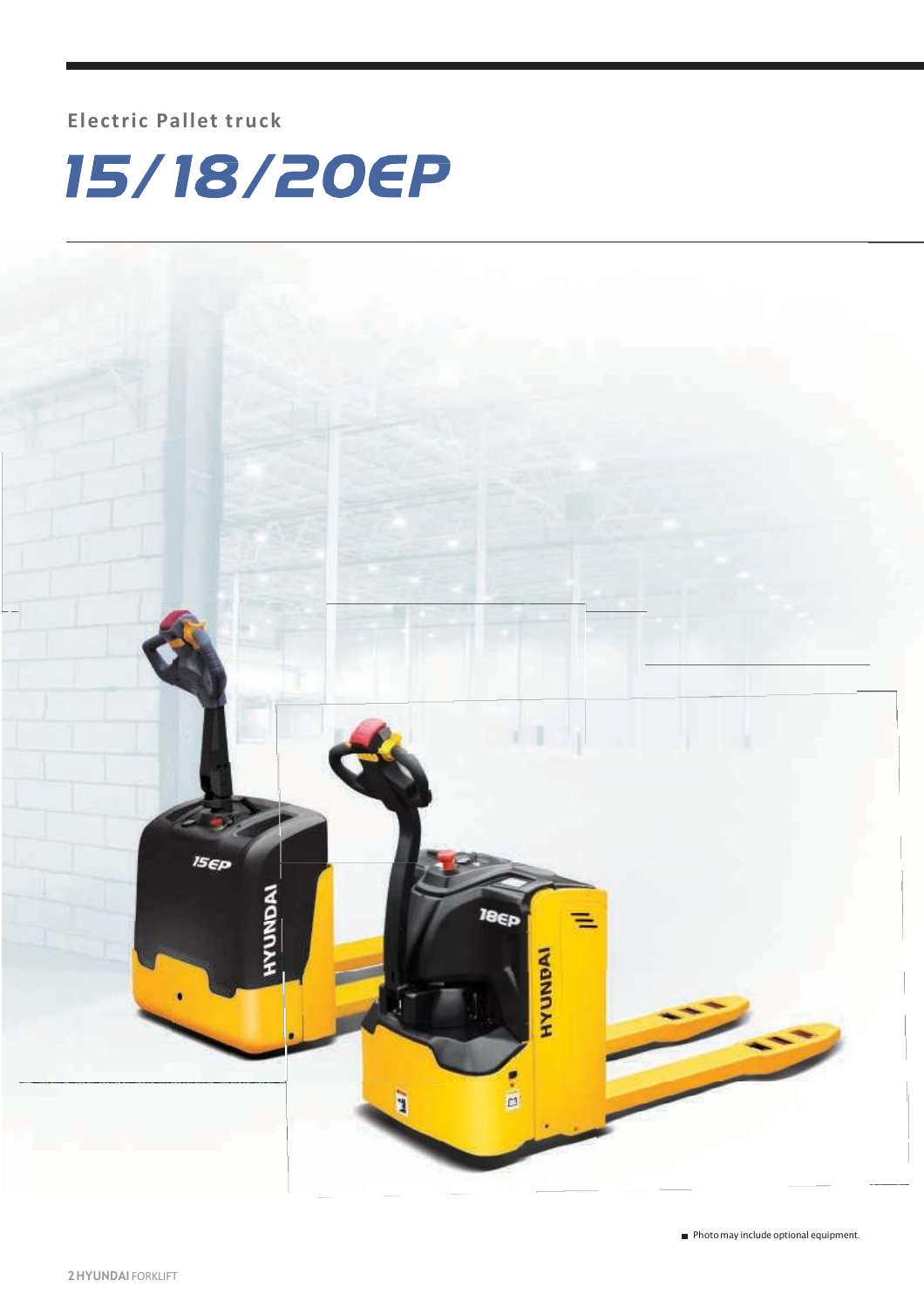### **StandardConfigurations**

#### **15EP**

- Lifting Capacity:1500 kg
- BrushlessDrive Motor 0.9 kW
- Lifting Motor :0.8 kW
- DriveWheel:195 x 70mm
- Double Polyurethane Load wheels wheel
- (size:80 x 70 mm) • Hourmeter, Battery Discharge Indicator (BDI) & lift cut off
- Overall Fork Width x Length : 550 mm x 1150 mm
- Turtle switch / crawl speed button
- Bellyswitch
- Gelbattery
- Integrated charger
- Emergencyswitch
- Ergonomictiller

#### **18EP**

- Lifting Capacity:1800 kg
- ACDrive Motor 1.2 kW
- Lift motor 1.2 kW
- Curtiscontroller
- Drive wheel :250 x 70mm
- Double Polyurethane Load wheel wheel (size:80 x 70 mm)
- Hourmeter, Battery Discharge Indicator (BDI) & lift cut off
- Overall Fork Width x Length : 550 mm x 1150 mm
- Turtleswitch / crawl speed button
- Ergonomic low-mounted tiller
- Side Battery Removal
- Emergencyswitch
- Bellyswitch

### **20EP**

- Lifting Capacity:2000 kg
- ACDrive Motor 1.2 kW
- Lift motor 1.2 kW
- Curtiscontroller
- Drive wheel :250 x 70mm
- Double Polyurethane Load wheel wheel (size:82 x 98 mm)
- Hourmeter, Battery Discharge Indicator (BDI) & lift cut off
- Overall Fork Width x Length : 550 mm x 1150 mm
- Turtleswitch / crawl speed button
- Ergonomic low-mounted tiller
- Side Battery Removal
- Emergencyswitch
- Bellyswitch

### **Advantages**

#### **SAFETY AND PRODUCTIVITY**

- ACtechnology gives high performance and low maintenance(no carbon brushes)
- Intelligent regenerative brake system for fast and effcient handling
- Side battery removal, for multiple shift operation
- Turtle mode switch, for safe maneuverability with tiller in upright position
- Proportional speed control ensures precise operation
- Anti roll-back on gradients (parking brake)

#### **STRUCTURE DESIGN**

- The motor structure is resistant to dust and moisture
- Improved lateral stability thanks to spring applied castorwheels
- $\cdot$  Torsion resistant forks, welded type

#### **SERVICEABILITY**

- Increased serviceability by CANbus technology
- Grease fittingss on all pivot points increase durability
- Easyaccessto all components thanks to removal of only 1-piece front cover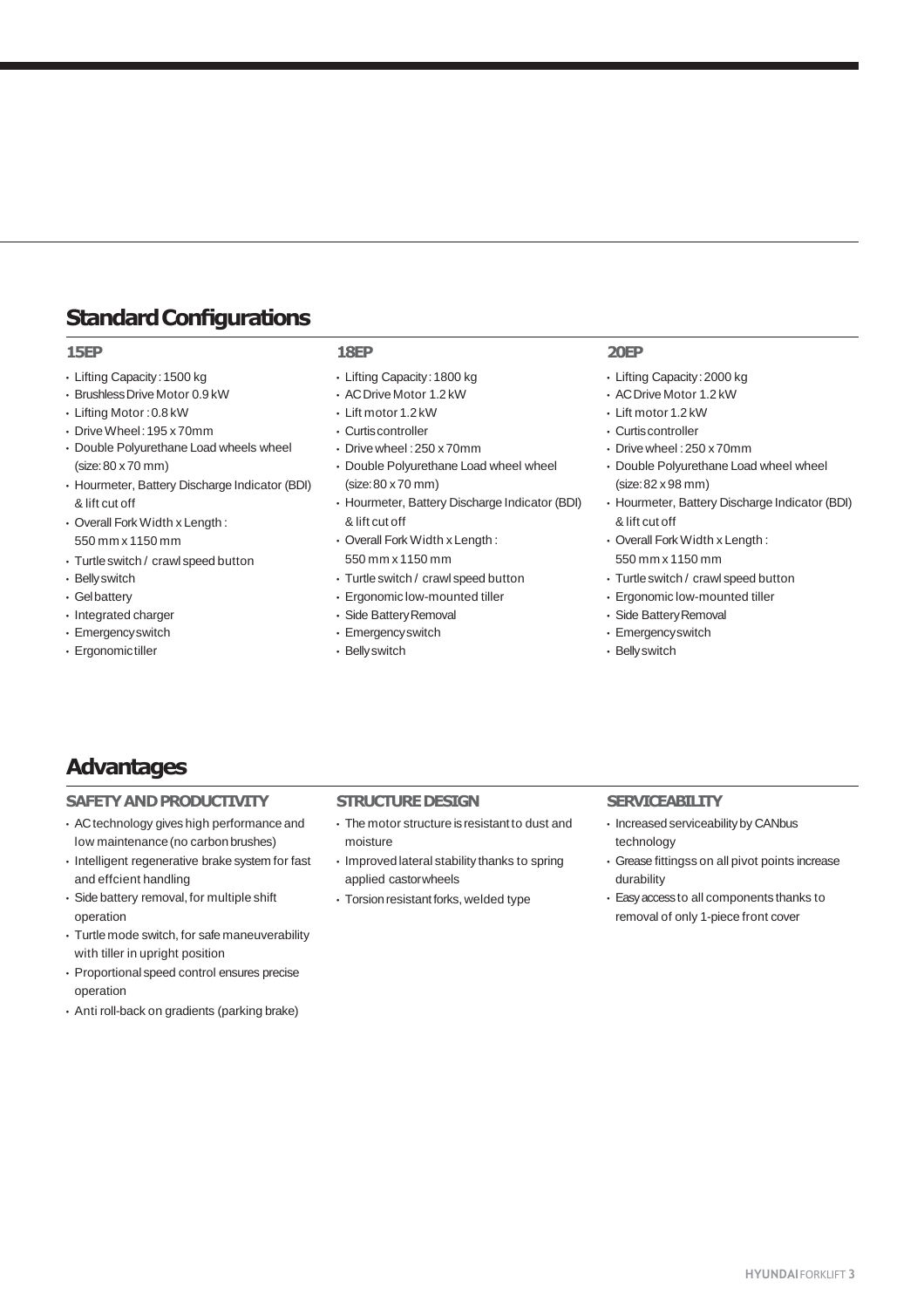### **Electric Pallet truck**

### **Dimensions**







### **18/20EP**



### **Option**

### **15EP**

Loadguard 1220mm Fork length (mm):900; 1000; 1220 Single PULoad Wheels (fork wheel size80 x 70 mm)

### **18EP**

Integrated Charger (24V / 15A) Battery trolley Foot protection strip Keyless ignition (keypad) Loadguard 1220mm Fork length (mm):800; 900; 1000; 1220; 1600; 1800; 2400 mm (1800; 2400 : rated load capacity 1.5t)

### **20EP**

- Single PU load wheels (size82 x 98) Integrated Charger (24V / 15A) Battery trolley Foot protection strip Keyless ignition (keypad) Loadguard 1220mm Fork length (mm):800; 900; 1000; 1220; 1600; 1800; 2400 mm
- (1800; 2400 : rated load capacity 1.5t)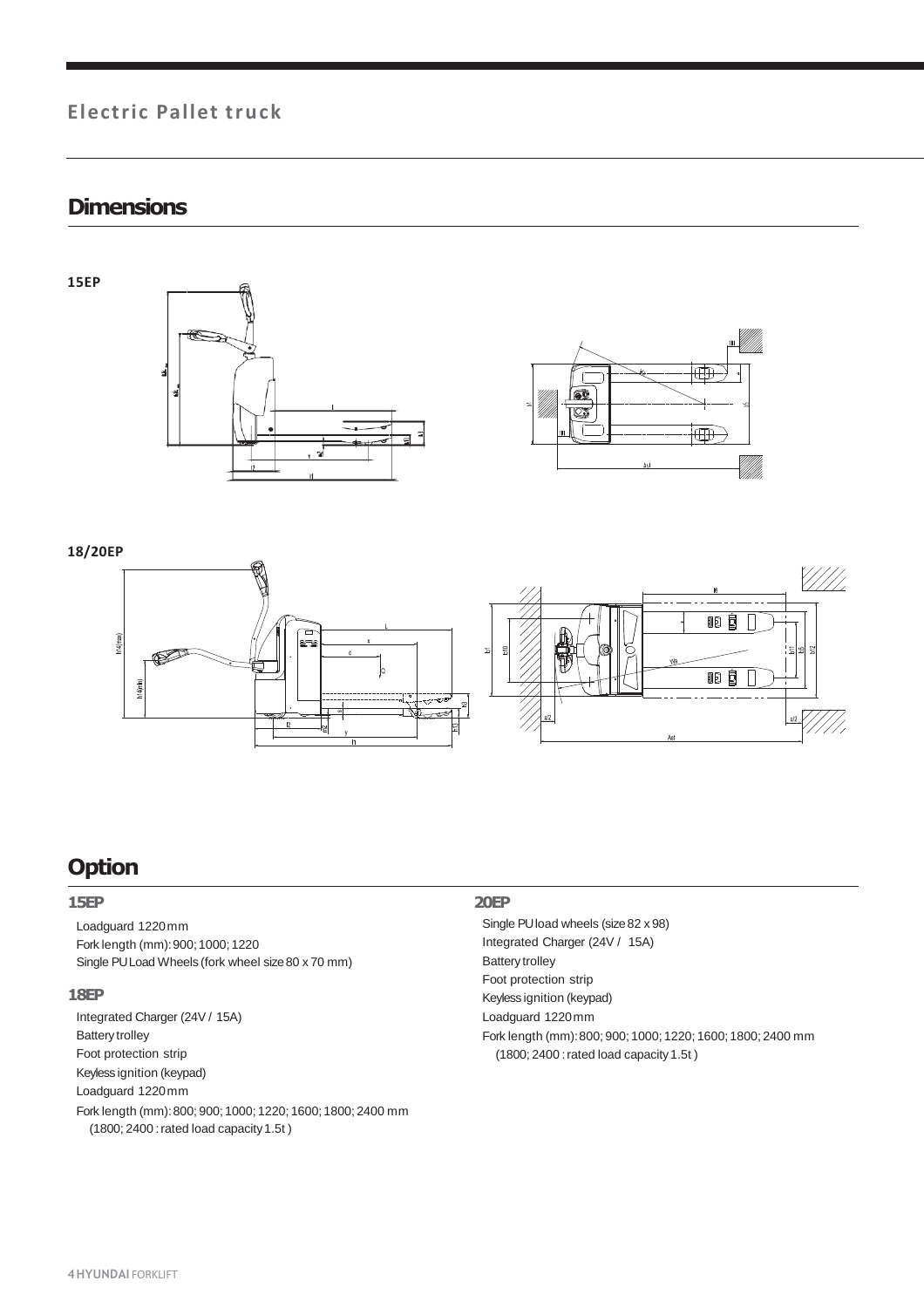# **15/18/20EP**

## **Specification (according to VDI2198)**

| <b>Characteristics</b> |                                                            |                |      |                       |                             |                       |
|------------------------|------------------------------------------------------------|----------------|------|-----------------------|-----------------------------|-----------------------|
| 1.1                    | manufacturer (abbreviation)                                |                |      | Hyundai               | Hyundai                     | Hyundai               |
| 1.2                    | Model                                                      |                |      | 15EP                  | 18EP                        | 20EP                  |
| 1.3                    | Drivetype                                                  |                |      | electric              | electric                    | electric              |
| 1.4                    | Operator type                                              |                |      | pedestrian            | pedestrian                  | pedestrian            |
| 1.5                    | Load capacity/ratedload                                    | Q              | kg   | 1500                  | 1800                        | 2000                  |
| 1.6                    | Load center distance                                       | $\mathbf C$    | mm   | 600                   | 600                         | 600                   |
| 1.8                    | Loaddistance                                               | $\mathsf X$    | mm   | 886/956               | 856                         | 815 / 865 / 935       |
| 1.9                    | Wheelbase                                                  | У              | mm   | 1152/1222             | 1200                        | 1211 / 1261 / 1331    |
| <b>Weight</b>          |                                                            |                |      |                       |                             |                       |
| 2.1                    | Service weight (with battery)                              |                | kg   | 230                   | 520                         | 620                   |
| 2.2                    | Axle load, front/rear, loaded                              |                | kg   | 442/1288              | 720/1600                    | 1170/1450             |
| 2.3                    | Axle load, front/rear, unloaded                            |                | kg   | 200/30                | 420/100                     | 470/150               |
| <b>Wheels/Chassis</b>  |                                                            |                |      |                       |                             |                       |
| 3.1                    | Tyres: solud rubber, superelastic, pneumatic, polyurethane |                |      | polyurethane          | polyurethane                | polyurethane          |
| 3.2                    | Tyre size, front                                           |                |      | Φ195 x70              | $\Phi$ 250 ×70              | $\Phi$ 250 ×70        |
| 3.3                    | Tyre size, rear                                            |                |      | Ф80/Ф70               | $\Phi$ 80 $\times$ 70       | $\Phi$ 82 × 126       |
| 3.4                    | Additional wheels(dimensions)                              |                |      | Φ60 x35               | $\Phi$ 114 ×60              | $\Phi$ 127 ×57        |
| 3.5                    | Wheels number, front/rear $(x =$ driven wheels)            |                |      | $1x - 2/4$            | $1x + 2/4$                  | $1x + 2/2$            |
| 3.6                    | Tread, front                                               | <b>b10</b>     | mm   | 195                   | 476                         | 510                   |
| 3.7                    | Tread, rear                                                | b11            | mm   | 80/74                 | 400                         | 340 / 370 / 470 / 505 |
| <b>Dimension</b>       |                                                            |                |      |                       |                             |                       |
| 4.4                    | Liftheight                                                 | h <sub>5</sub> | mm   | 105/115               | 120                         | 120                   |
| 4.9                    | Min. /Max. height of operation handle, in driving position | h14            | mm   | 950/1310              | 780/1230                    | 780/1230              |
| 4.15                   | Height, lowered                                            | h13            | mm   | 85/75                 | 84                          | 82                    |
| 4.19                   | Overallength                                               | 1              | mm   | 1525/1595             | 1651                        | 1655/1705/1775        |
| 4.20                   | Length to fork face                                        | 12             | mm   | 373                   | 500                         | 555                   |
| 4.21                   | Overall width of truckbody                                 | b <sub>1</sub> | mm   | 685                   | 682                         | 775                   |
| 4.22                   | Fork dimension                                             | s/e/l          | mm   | 53 x 160 x 1150       | $54 \times 150 \times 1150$ | 54 × 180 × 1150       |
| 4.25                   | Overall width of fork                                      | b5             | mm   | 520/550/685           | 550                         | 520 / 550 / 650 / 685 |
| 4.32                   | Wheelbase ground distance                                  | m2             | mm   | 32/22                 | 28                          | 28                    |
| 4.33                   | Aisle width, with pallet 1000 x 1200 crosswise             | Ast            | mm   | 1725/1795             | 1863                        | 2015/2065/2135        |
| 4.34                   | Aisle width, with pallet 800 x 1200 lengthwise             | Ast            | mm   | 1775/1795             | 1913                        | 2115/2115/2135        |
| 4.35                   | Turning radius                                             | Wa             | mm   | 1347/1415             | 1367                        | 1400/1450/1520        |
| Performance Data       |                                                            |                |      |                       |                             |                       |
| 5.1                    | traveling speed, loaded/unloaded                           |                | km/h | 5.3/5.8               | 6/6                         | 5.5/5.6               |
| 5.2                    | Lifting speed, loaded/unloaded                             |                | m/s  | 0.035/0.045           | 0.06 / 0.11                 | 0.039/0.056           |
| 5.3                    | Lowering speed, loaded/unloaded                            |                | m/s  | 0.08/0.037            | 0.12 / 0.13                 | 0.064/0.050           |
| 5.7                    | Gradeability, loaded/unloaded                              |                | $\%$ | 5/15                  | 8/20                        | 6/12                  |
| 5.10                   | travelingbrake                                             |                |      | electromagnetic brake | electromagnetic brake       | electromagnetic brake |
| <b>Motor</b>           |                                                            |                |      |                       |                             |                       |
| 6.1                    | Driving motor power                                        |                | kW   | 0.9                   | 1.2                         | 1.2                   |
| 6.2                    | Lifting motor power                                        |                | kW   | 0.8                   | 1.2                         | 1.2                   |
| 6.4                    | Battery voltage/rated capacity                             |                | V/Ah | 24/80                 | 24/160                      | 24/210                |
| 6.5                    | Batteryweight                                              |                | kg   | 49                    | 160                         | 170                   |